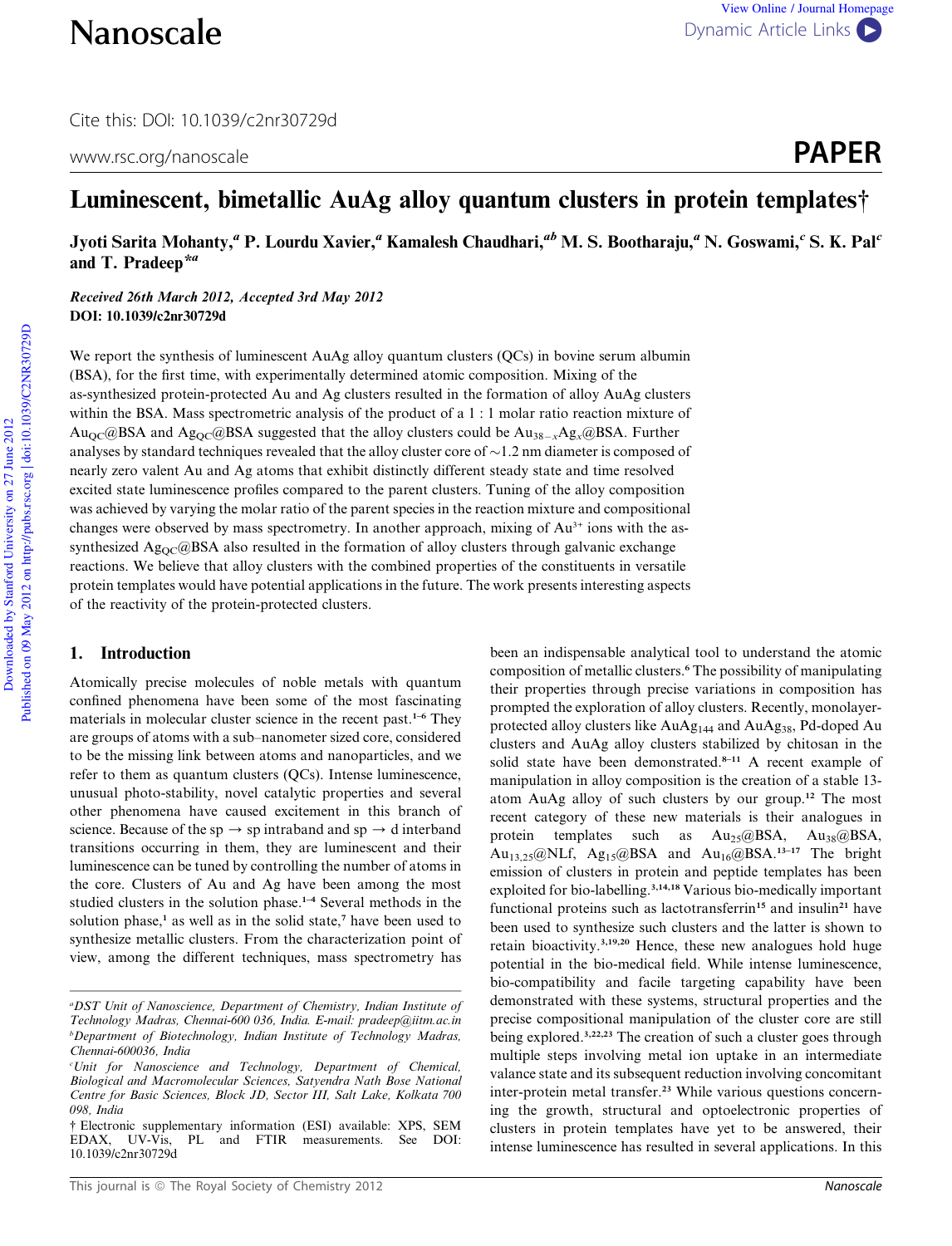paper, we explore the precise compositional manipulation of cluster cores leading to AuAg alloys across the entire compositional window. This becomes feasible in the AuAg alloy system as they form solid solutions in the entire compositional range. The results propose that stoichiometric reactions are possible in the case of clusters within proteins, which suggests a dynamic interaction between the cluster core and the medium. Such compositional changes occur on fast timescales, implying chemistry analogous to molecular systems. The cluster core is susceptible to galvanic chemistry leading to etching.<sup>12</sup> This supports the existence of cluster nuclei within them with larger electrochemical potential compared to the parent bulk metal, allowing facile electron transfer to isolated ions. Applications of alloy cluster systems in electronics, catalysis and in medicine have enormous potential. The longer lifetime possessed by these nonphotobleachable luminescent clusters becomes an attractive option in fluorescence life-time imaging.<sup>4</sup>

# 2. Experimental

#### 2.1. Reagents and materials

Tetrachloroauric acid trihydrate ( $HAuCl_4 \cdot 3H_2O$ ) was purchased from CDH, India. Silver nitrate  $(AgNO<sub>3</sub>)$  and sodium hydroxide (NaOH) were purchased from Rankem, India. BSA was purchased from the Sisco Research Laboratory. Sodium borohydride (NaBH4) was purchased from Spectrochem, India. Sinapinic acid was used as the matrix for matrix assisted laser desorption ionization mass spectrometry (MALDI MS). All chemicals were used as received without further purification.

## 2.2. Instrumentation

UV-Vis spectra were collected using a PerkinElmer Lambda 25 instrument in the range of 200–1100 nm. Luminescence measurements were carried out on a Jobin Yvon NanoLog instrument. The band pass for excitation and emission was set as 3 nm. Picosecond-resolved fluorescence decay transients were measured by using a commercially available spectrophotometer (Life Spec-ps, Edinburgh Instruments, UK) with 60 ps instrument response function (IRF). The observed fluorescence transients were fitted by using a nonlinear least squares fitting procedure to a function  $(X(t) = \int_0^t E(t')R(t - t')dt')$  comprising of the convolution of the IRF (*E*(*t*)) with an exponential  $sum(R(t) = A + \sum_{i=1}^{N} B_i e^{-t/\tau_i})$  with pre-exponential factors  $(B_i)$ , characteristic lifetimes  $(\tau_i)$  and a background  $(A)$ . The relative concentration in a multi-exponential decay was finally expressed

as:  $c_n = \frac{B_n}{\sum_{i=1}^{N}}$  $\frac{P_n}{\sum_{i=1}^{N} B_i} \times 100$ . The quality of the curve fitting was

evaluated by a reduced  $\chi$ -squared analysis and residual data. It should be noted that with our time resolved instrument, we can resolve at least one quarter of the instrument response time constants after the de-convolution of the IRF. X-Ray photoelectron spectroscopy (XPS) studies were conducted with an Omicron ESCA probe spectrometer with polychromatic Mg  $K_{\alpha}$ X-rays ( $hv = 1253.6$  eV). The samples were spotted as drop-cast films on a sample stub. A constant analyser energy of 20 eV was used for the measurements. MALDI MS studies were conducted using a Voyager DE PRO Biospectrometry Workstation from

Applied Biosystems. A pulsed nitrogen laser of 337 nm was used for the MALDI MS studies. Mass spectra were collected in linear positive mode and were averaged for 100 shots. Scanning electron microscopy (SEM) and energy dispersive analysis of the Xray (EDAX) images were collected using an FEI QUANTA-200 SEM. For the SEM and EDAX measurements, samples were spotted on an indium tin oxide (ITO) conducting glass substrate and dried in ambient conditions. High resolution transmission electron microscopy (HRTEM) was performed with a JEOL 3010, 300 kV instrument equipped with an ultra high resolution (UHR) pole piece. Samples were prepared by dropping the dispersion on carbon coated copper grids for HRTEM. Solidstate FTIR spectra were measured with a PerkinElmer instrument. KBr crystals were used as the matrix for preparing the samples. Far-UV circular dichroism (CD) spectra were measured with a Jasco 815 spectropolarimeter.

#### 2.3. Alpha-helix calculation

The alpha helix content from the obtained CD spectra was calculated by the formula proposed by Chen *et al.*<sup>24</sup>  $\alpha$ -helix  $(\%) = -(\theta + 3000)/39000$ , where  $\theta = MRW \times \theta_{222}/10/c$ , where MRW is mean residual weight, *l* is path length of the cell and *c* is the concentration of the sample used for the measurement. The MRW of BSA is 114, the concentration of the protein used for the measurements was  $2 \times 10^{-7}$  g mL<sup>-1</sup> and the path length of the cell used was 1 cm.

#### 2.4. Synthesis

Au and Ag QCs were synthesized in protein templates as reported previously.<sup>12,16</sup> Briefly, Au<sub>OC</sub>@BSA was synthesized by mixing solutions of BSA and  $HAuCl<sub>4</sub>$  to get final concentrations of 169.0  $\mu$ M and 4.4 mM, respectively (the molar ratio of the protein to Au<sup>3+</sup> was 1 : 26), along with the addition of 100.0  $\mu$ L 1.0 M NaOH to make the final volume 1.1 mL. Then the mixture was stirred vigorously for 8 h until the solution turned golden brown in colour. Similarly,  $Ag_{QC}$ @BSA was also synthesized by mixing the protein and  $AgNO<sub>3</sub>$  solutions to get a final concentration of 169.0  $\mu$ M and 4.4.0 mM, respectively (1 : 26 molar ratio) and 100.0 mL of 1.0 M NaOH was added to make the final volume  $\sim$ 1.1 mL. 1.0 µL of 0.05 M freshly prepared NaBH<sub>4</sub> was added to the reaction mixture and stirred for ten minutes until the solution turned golden brown. Note that here the final molarities of  $Au^{3+}$  and  $Ag^+$  used for the individual Au and Ag cluster synthesis were kept the same in order to carry out further alloy cluster synthesis reactions. The as-synthesized  $Au_{\text{OC}}@BSA$ and  $Ag_{OC}$ @BSA were mixed together and stirred for 4 h to form alloy clusters in different v/v ratios. In a second approach, to the as-synthesized Ag<sub>OC</sub>@BSA, different volumes (10, 25, 50 and 80  $\mu$ L) of 100 mM HAuCl<sub>4</sub> were added to make a different final concentration of  $Au^{3+}$  in the reaction mixture and stirred vigorously for 8 h. All the samples were directly taken from the reaction product for the MALDI MS and for time dependent measurements, samples were collected at appropriate time intervals.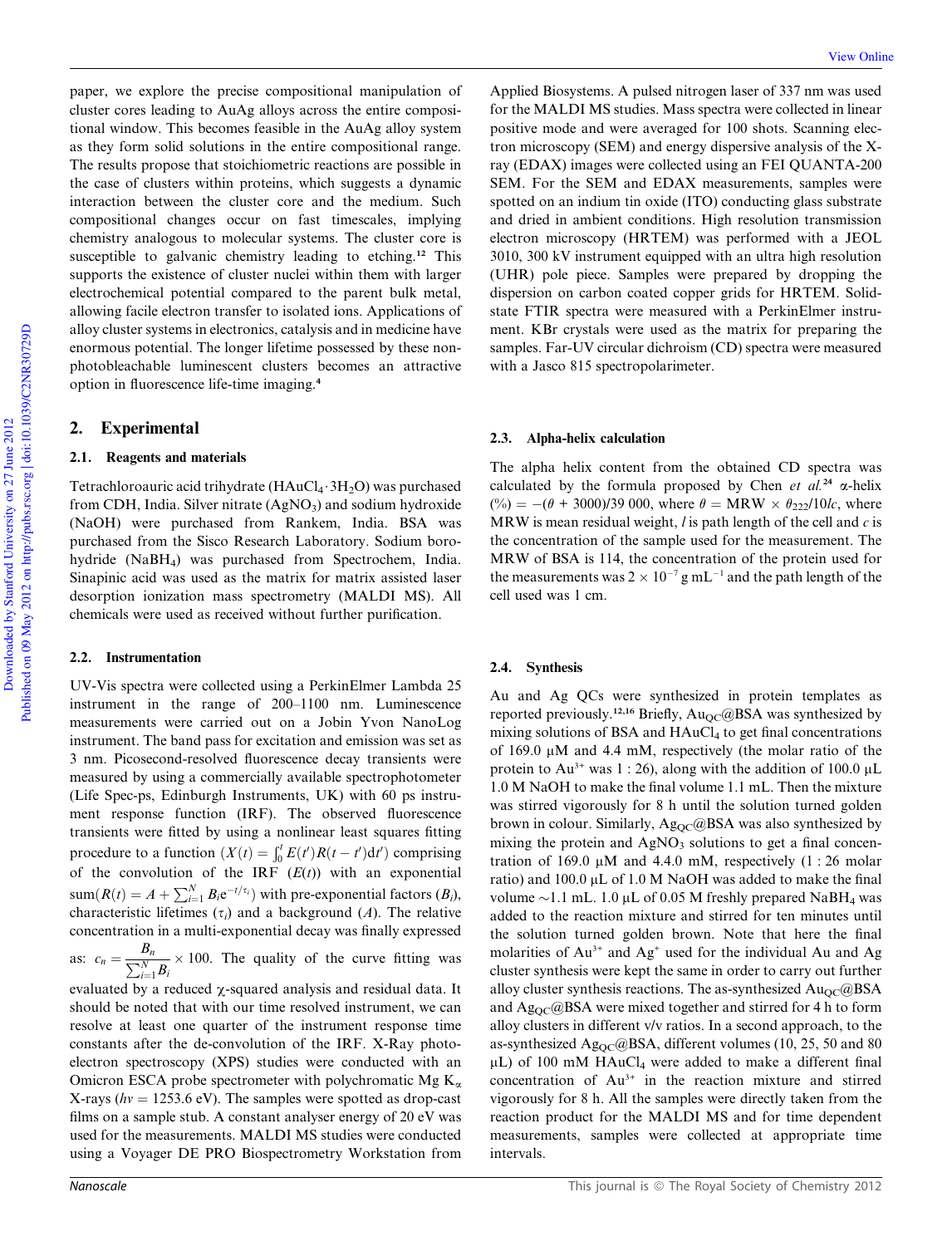# 3. Results and discussion

## 3.1. Formation of the alloy cluster through QC–QC interaction

Isolated gold and silver clusters protected with proteins, especially BSA, have been characterised in detail.3,13,16 At specific molar ratios of metal ions to proteins, they produce well defined clusters exhibiting sharp peaks in the MALDI MS spectra. These mass shifts from the parent protein give the size of the metal cluster nucleus and it also implies the presence of a specific cluster within a single protein.<sup>12,23</sup> We chose to make Ag and Au clusters  $(Ag_{QC}\omega BSA$  and  $Au_{QC}\omega BSA)$  with  $\sim$ 31 and  $\sim$ 38 atoms, respectively in the core, although other cluster nuclei are possible by incubating varying concentrations of the metal ions. Fig. 1 is the comparison of the MS spectra of the Au, Ag and AuAg alloy clusters formed in BSA. The formation of the alloy clusters  $(AuAg<sub>OC</sub>( $\omega$ BSA) can be inferred from the occurrence of a mass$ spectral feature in between the parent Au and Ag clusters with the simultaneous absence of both the parent clusters. Along with these, there is an emergence of the BSA feature confirming the appearance of the free protein<sup>23</sup> (Fig. 1). The alloy formation leads to a distinct change in photoluminescence, as seen from the inset photographs in Fig. 1a–d. It may be noted that MALDI MS is quantitative and can be used to determine the relative concentration of species, however, the peak intensities do not reflect the true concentrations of the species in the sample due to differences in their ionization efficiencies.

The calculated mass difference between the monocation peak of QC@protein and intact protein suggests the number of atoms in the cluster core. BSA in NaOH has a peak at *m*/*z* 66 500, which is shifted by 300 to lower *m*/*z* when compared to the protein at neutral pH (*m*/*z* 66 800). This can be attributed to the concomitant modifications occurring due to the breakage of disulfide



Fig. 1 MALDI MS data showing the formation of the alloy cluster. Positive ion mass spectra of BSA (green solid line), BSA at pH 12 stirred for 12 h (solid black line),  $Au_{OC}$ @BSA (solid magenta line),  $Ag_{OC}$ @BSA (solid red line) and  $AuAg_{OC}$ @BSA (solid blue line). Cartoons above the mass spectra show the different clusters formed. Insets: photographs under UV-light of (a) BSA, (b) Ag<sub>QC</sub>@BSA, (c) AuAg<sub>QC</sub>@BSA and (d) Au<sub>OC</sub>@BSA. (e) TEM image of AuAg<sub>OC</sub>@BSA shows a core size of ~1.2 nm. The scale bar in the TEM image is 20 nm.

bonds or deamidation at extreme pH.  $Au_{OC}$ @BSA has a peak at  $mlz \sim 73900$  and Ag<sub>OC</sub>@BSA has a peak at  $mlz$  69 900. The calculated mass difference between  $Au_{\text{OC}}(a)$ BSA and BSA is  $\sim$ 7.5 kDa, indicating the formation of Au<sub>38</sub> (Fig. 1). The possibility of the formation of  $Au_{38}$ @BSA has already been reported by our group.<sup>14</sup> The difference between  $\text{Ag_{OC}}@{\text{BSA}}$  and BSA was  $\sim$ 3.4 kDa, suggesting the formation of  $\sim$ Ag<sub>31</sub>. Finally, the difference between AuAg<sub>OC</sub>@BSA and the protein was  $\sim$ 5.9 kDa, suggesting the formation of  $(AuAg)_{38}$ . Since the atomic ratio (in Au and Ag) used was 1 : 1, the composition could be  $Au_{19}$ : Ag<sub>19</sub>. Since a definite understanding of the mechanism of cluster–cluster interaction is not yet available, several other possibilities of composition may also be possible. It is almost impossible to determine the exact mass from the mass spectra due to the inherent uncertainty at this high mass. The possibility of the formation of  $(AuAg)_{38}$  nanomolecules in the case of monolayer-protected clusters has been demonstrated recently.<sup>9</sup> It is likely that such a system could also be synthesized in protein templates. It is important to note that the parent cluster peaks do not exist in the reaction product; however, the peak corresponding to the free protein appears and this has been probed further (see below).

HRTEM analysis showed that the cluster cores are  $\sim$ 1.2 nm in size (Fig. 1 inset). TEM is not an appropriate tool, unlike MS, to investigate the clusters, since electron beam induced growth of the clusters<sup>25</sup> would give an exaggerated cluster size. However, it is useful to know the approximate size and rule out the possibility of the presence of bigger plasmonic nanoparticles. Here, it is clear that the emission shown in the inset photographs of Fig. 1 comes from non-plasmonic particles. It is important to confirm that plasmonic particles are not formed in solution due to cluster–cluster interactions.

Alloy clusters of one specific composition  $((AuAg)_{38}$  obtained by mixing clusters at a 1 : 1 molar ratio) were investigated in detail to understand the variation in their properties in comparison to the parent clusters. These studies revealed systematic changes in the cluster properties. For example, the absorption spectra are almost the same in all the cases and no distinct features were observable, unlike in the case of monolayer-protected clusters<sup>8-10,12,13</sup> (Fig. 2A). However, broad peaks of poor intensity in between 300 and 600 nm were observed in the case of the Ag clusters. Au<sub>38</sub>@BSA did not show any absorption peak, as in the case of other protein-protected gold clusters,<sup>13,14,23</sup> and the lack of prominent absorbance features in such systems is under investigation. In the case of the alloy, although broad peaks from Ag<sub>QC</sub>@BSA were faintly visible initially, the spectrum became featureless with time. This change in the optical spectra could be due to the alloy cluster formation, as suggested by the MALDI MS. As no spectral features of the parent clusters were seen in the MALDI MS after the reaction, the new peak is attributed to the alloy. Here we have to note that the reason for the absence of distinct optical peaks in such clusters, quite unlike monolayer-protected clusters, is still under investigation. The presence of such peaks would have allowed the cluster core size to be deciphered. The luminescence emission maximum of the alloy cluster shifts to red  $(\sim 707 \text{ nm})$  at this composition compared to the Au ( $\sim 660$  nm) and Ag ( $\sim 670$  nm) clusters (Fig. 2B) when excited at 370 nm. Multiple excitation peaks were observed as expected for QCs in proteins due to the cluster core

Downloaded by Stanford University on 27 June 2012

Downloaded by Stanford University on 27 June 2012

Published on 09 May 2012 on http://pubs.rsc.org | doi:10.1039/C2NR30729D

Published on 09 May 2012 on http://pubs.rsc.org | doi:10.1039/C2NR30729D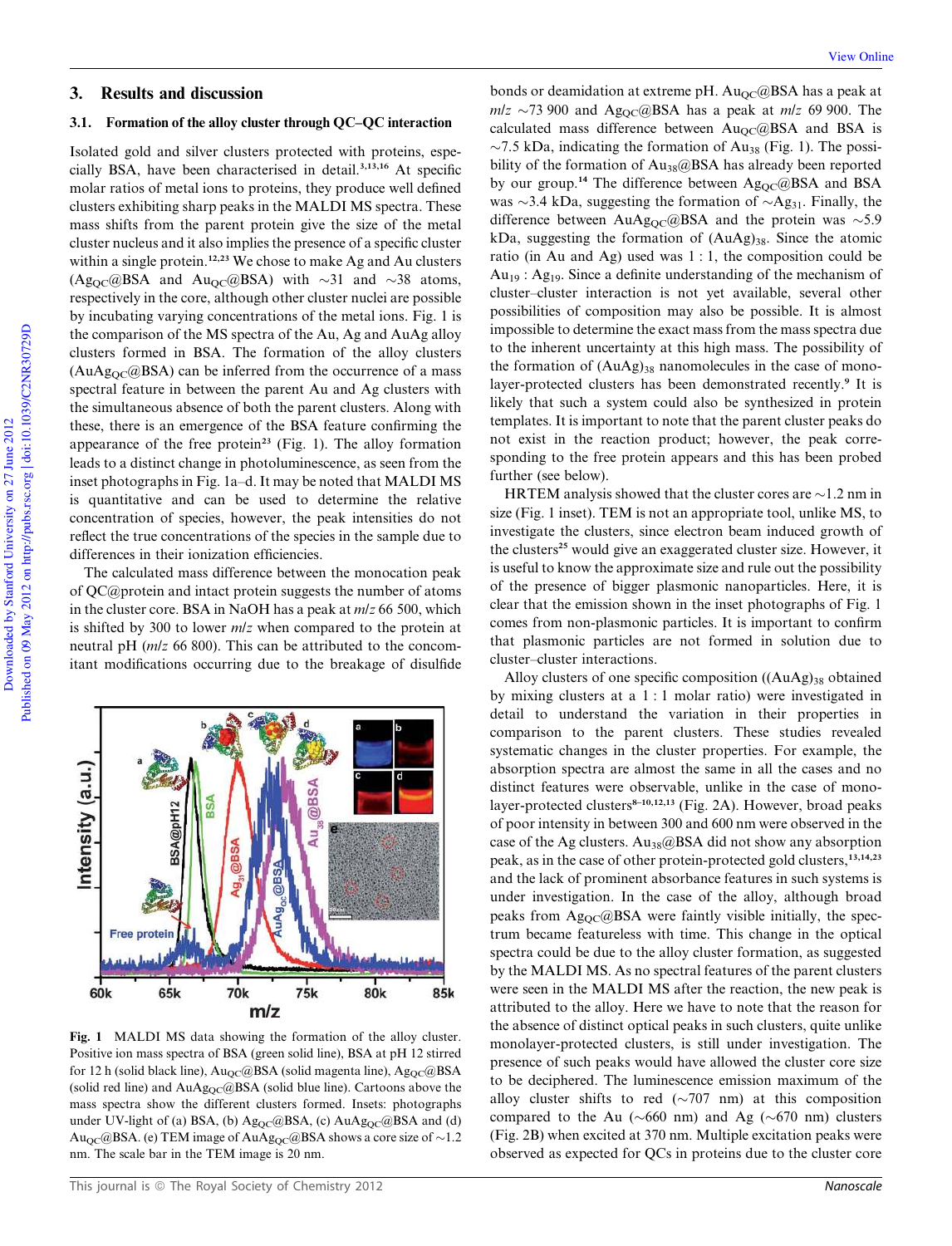

Fig. 2 (A) UV–Vis spectra of BSA,  $Au_{QC}$ ,  $Ag_{QC}$ , and  $AuAg_{QC}$ @BSA. (B) PL spectra of  $Au_{QC}$  (green line),  $Ag_{QC}$  (red line), and  $AuAg_{QC}$  (blue line) @BSA. Emission spectra were collected for all the three clusters by exciting them at 370 nm. (C) Picosecond-resolved fluorescence transients of Au<sub>OC</sub> (green), Ag<sub>OC</sub> (red), AuAg<sub>OC</sub> (blue) @BSA. (D) Schematic of the synthesis of AuAg@BSA alloy clusters through QC–QC interaction.

as well as the protein.<sup>23</sup> Au<sub>QC</sub>@BSA has two excitation maxima at  $\sim$ 370 and 504 nm and Ag<sub>OC</sub>@BSA has excitation peaks at  $\sim$ 370 and 480 nm, as previously reported.<sup>14–16</sup> AuAg<sub>OC</sub>@BSA showed excitation peaks at  $\sim$ 370, 470 and 560 nm. Time resolved measurements revealed tri-exponential decay for all the clusters and gave the following lifetime values:  $Ag_{31}@BSA - 0.16$  ns (55%), 0.96 ns (33%) and 3.9 ns (12%); Au<sub>38</sub>@BSA – 0.14 ns  $(64\%)$ , 1.30 ns (24%) and 32.9 ns (12%);  $(AuAg)_{38} = 0.12$  ns (71%), 1.20 ns (22%) and 11.8 ns (7%) (Fig. 2C and Table 1). From the above data, it is evident that the lifetime of the alloy cluster is distinctly different from its parent clusters. It should be mentioned that we have tried to fit the decay profile of the alloy clusters to different combinations of the lifetimes of the Au and Ag QCs, however, none of these combinations fitted well, revealing the presence of a new emitting species. The calculated quantum yield values for  $Au_{OC}$ @BSA,  $Ag_{OC}$ @BSA and AuAg<sub>OC</sub>@BSA were 6.8, 1.9 and 2.8%, respectively, with rhodamine 6G as the reference.

Immediately upon addition of  $Au_{OC}$ @BSA to Ag<sub>QC</sub>@BSA, both the parent cluster peaks vanished and a new peak at *m*/*z*  $\sim$ 72 600 appeared, implying a fast QC–QC interaction (Fig. 3).

Table 1 Lifetime components of the parent Au, Ag and alloy clusters in the protein template. The numbers in the parentheses indicate relative weights (standard error 10%)

| QC system          | $\tau_1$ (ns) | $\tau_2$ (ns) | $\tau_3$ (ns) | $\tau_{\rm av}$ (ns) |
|--------------------|---------------|---------------|---------------|----------------------|
| $Ag_{31}$ @BSA     | $0.16(55\%)$  | 0.96(33%)     | $3.9(12\%)$   | 0.51                 |
| $Au_{38}(a)BSA$    | $0.14(64\%)$  | 1.30(24%)     | 32.9 $(12\%)$ | 3.40                 |
| $(AuAg)_{38}$ @BSA | 0.12(71%)     | 1.20(22%)     | 11.8(7%)      | 0.85                 |

Although the chemical interaction between the clusters is fast, there are distinct time dependent changes, as expected for such large molecular systems. The time evolution of the MALDI MS spectra over the course of one day revealed the gradual emergence of the free BSA peak, along with the alloy nucleation. Until the second hour of incubation, the peak remained at the same position and from the fourth hour of incubation, the mass increased and the peak was around *m*/*z* 73 600, coinciding with the emergence of the free protein. This increase in mass is attributed to the incorporation of metal ions released from the parent clusters in the initial stages of the reaction. Slow reduction and metal incorporation is seen in such systems.<sup>23</sup> The alloy clusters are not as stable as their parent analogues. As Fig. 3 shows a similar position for the parent protein, it is clear that cluster-containing proteins do exchange metal ions between them, and concomitantly free protein emerges. Protein based synthesis procedures involve highly dynamic structural changes in the protein's secondary structure as a function of time to facilitate the cluster synthesis. Here, we have to note that amino acid metal ion interaction is also dynamic.23,26 These data imply a chemical substitution reaction retaining a similar number of core atoms, as metal atom transfer from the protein during cluster incubation is feasible.<sup>23</sup> Similar processes may be facile in fully grown clusters as well. The wrapping of a single metal cluster non-covalently, with multiple thiol groups anchored on the cluster surface by a single large organic molecule, is possible where the flexible conformations are feasible.<sup>27</sup> Similarly, it is likely that a high molecular weight protein with a large number of thiols could completely wrap metallic clusters with multiplethiol anchoring points. Dynamic light scattering (DLS) studies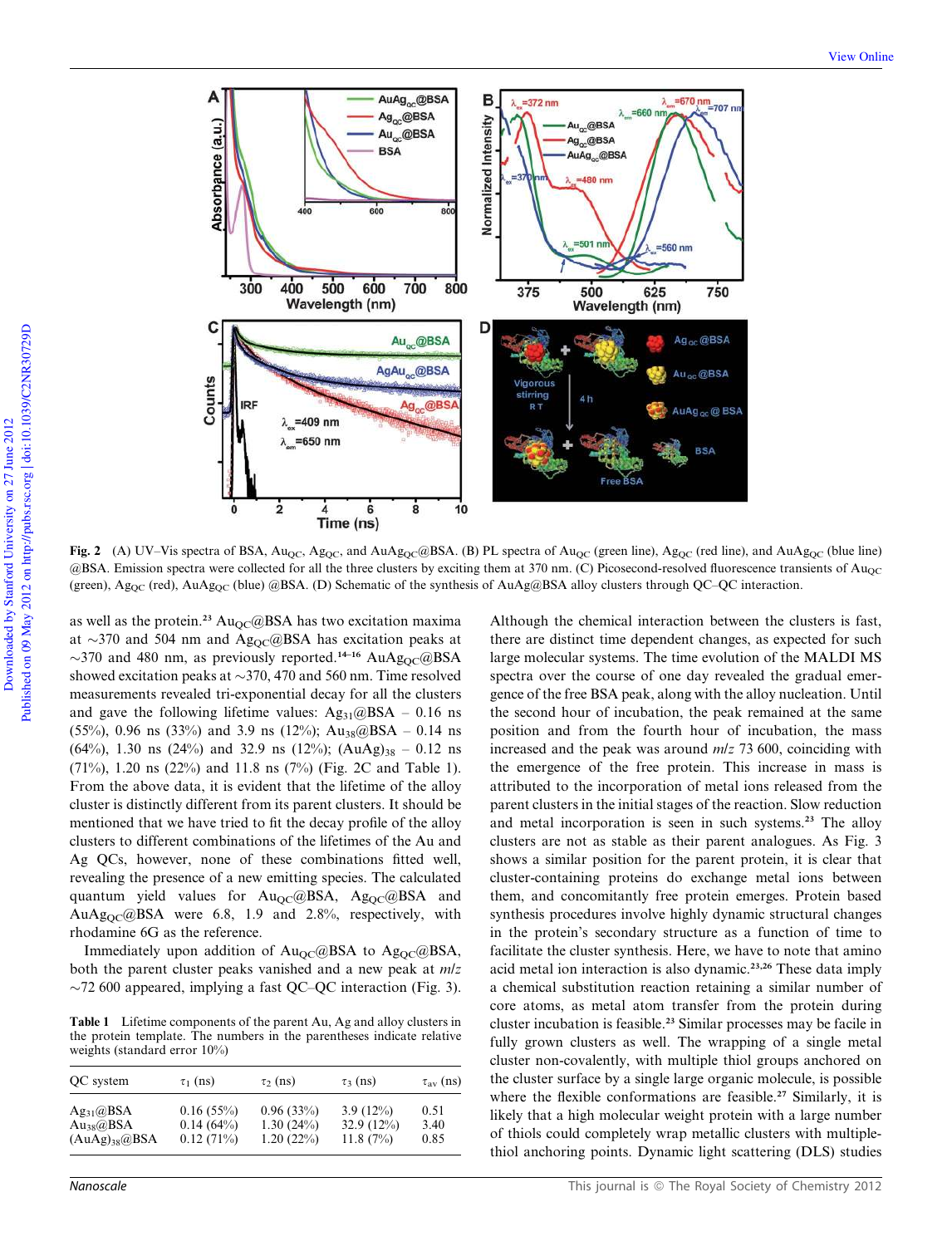

Fig. 3 Time-dependent MALDI MS data of  $AuAg_{OC}@BSA$  show the emergence of the free protein and also the shifting of the cluster-containing protein peak from  $m/z$  72 600 (0 h) towards  $m/z$  73 600 (12 h) as a function of time.

have shown the absence of any aggregate other than a slightly larger sized protein, supporting the presence of a cluster within.<sup>13,19</sup>

The existence of the alloy is confirmed using elemental analysis by SEM-EDAX and XPS. In the specific case of a 1 : 1 alloy, EDAX confirms the composition of the alloy cluster to be 1 : 1 in Au : Ag (Fig. S1†). The presence of the alloy cluster has been further strengthened by the observations made in the XPS analysis, which indicated the presence of a metallic core and hence rules out the possibility that the presence of complexes to be the reason for the observed MS pattern and the cause of the emission. In XPS, the Au 4f and Ag 3d regions support the zerovalent state for both the elements (Inset of Fig. 4). The Au  $4f_{7/2}$ and Ag  $3d_{5/2}$  peaks appear at 84.1 and 368.2 eV, respectively, close to the metallic values. These are the same positions seen in metal clusters protected with monolayers and proteins.12–16 The S  $2p_{3/2}$  and  $2p_{1/2}$  peaks occurred at 162.1 and 163.3 eV, respectively (Fig. S2†), which are the characteristic features of thiolate.<sup>28</sup> Thus, it is evident that the cluster core is stabilized by the thiol groups of the protein (predominantly from the cysteine residues,



Fig. 4 XPS survey spectrum of  $AuAg_{OC} @ BSA$  showing the presence of metallic Ag and Au (dotted pink circles). Inset: expanded and fitted spectral regions of Au 4f (magenta line) and Ag 3d (orange line).

since they are highly reactive) in view of the large affinity of S to noble metals. The atomic Au : S and Ag : S ratios suggested one cluster per intact protein with excess thiol–thiolate groups. The other possibility for excess sulfur may be free protein molecules. In the SEM-EDAX analysis, the atomic  $S : Au : Ag$  ratio was 2 : 1 : 1. The excess content of sulfur can be attributed to the available 34 cysteine residues per protein, which is higher than the required  $(SR_{24}$  for  $(AuAg)_{38})$  to stabilize the cluster in one



Fig. 5 MALDI MS data shows the tunability of the composition of the AuAg alloy clusters in protein templates. MS of native BSA (violet) and BSA at pH 12 (black). The products of 900 µL Ag<sub>OC</sub>@BSA + 100 µL AuQC@BSA (90 : 10) peak at *m*/*z* 71 100 (orange trace), 500 mL Ag<sub>OC</sub>@BSA + 500 μL Au<sub>OC</sub>@BSA (50 : 50) peak at *mlz* 72 300 (blue trace) and 100 µL Ag<sub>OC</sub>@BSA + 900 µL Au<sub>OC</sub>@BSA (10 : 90) peak at  $m/z$  72 800 (olive trace) lie between Ag<sub>OC</sub> (red trace) and  $Au_{\text{OC}}(a)$ BSA (magenta trace), suggesting compositional variation in the alloys. Inset photographs: (a)  $Ag_{QC}$ @BSA, (b)  $Au_{QC}$ : Ag<sub>QC</sub>@BSA (10:90), (c) 50 : 50 Au<sub>OC</sub> : Ag<sub>OC</sub>, (d) Au<sub>OC</sub> : Ag<sub>OC</sub> (90 : 10) and (e) Au<sub>OC</sub>@BSA under visible light (left) and UV light (right). The ratio mentioned here is v/v, which can also be considered as a molar ratio since Au and Ag solutions of the same molarity were used.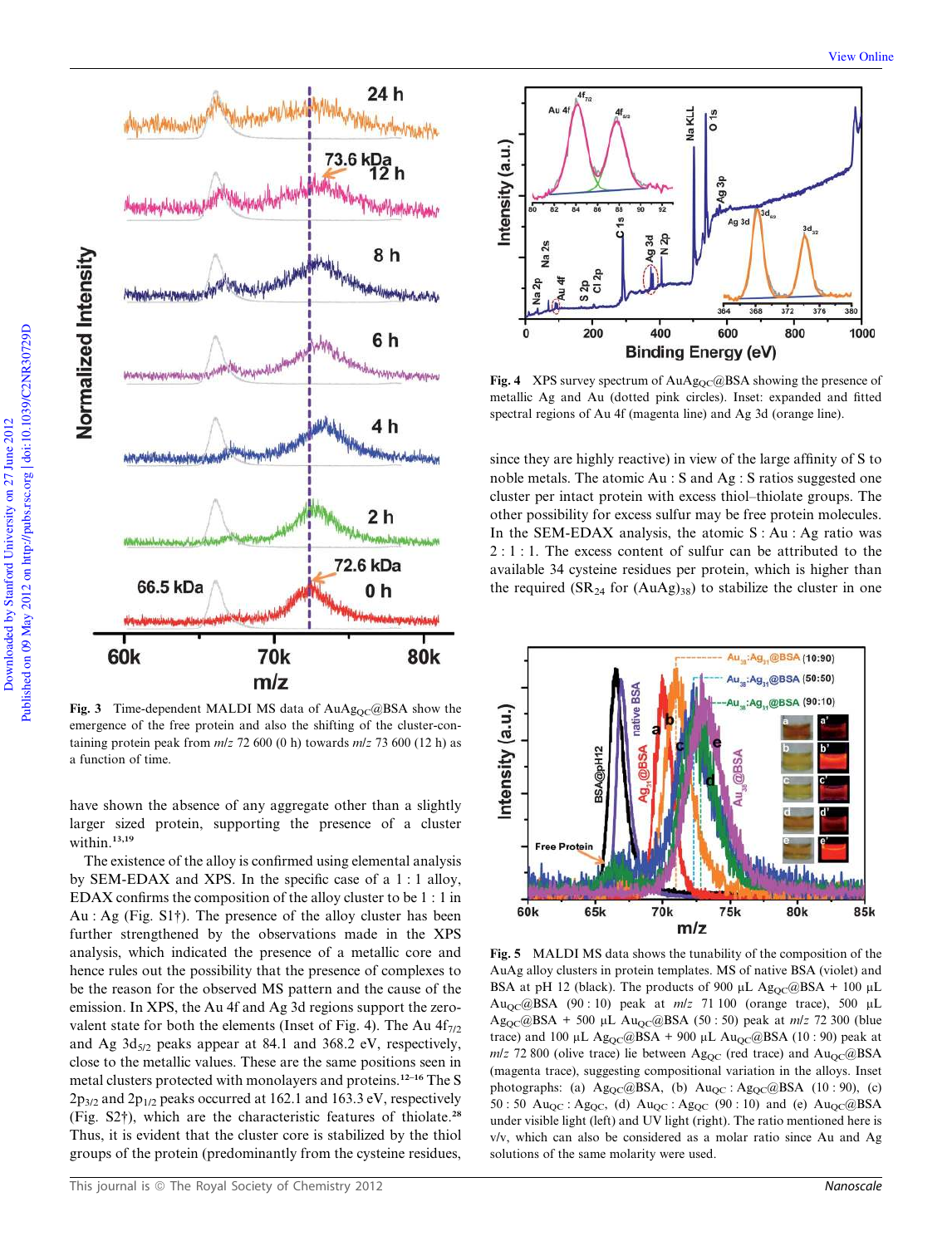protein, since they may not all participate in the stabilization process. Another sulfur-containing amino acid, the less reactive methionine ( $\sim$ 5 per BSA molecule) is also present. All the other elements in the XPS survey spectrum are due to the protein. The presence of Na and Cl is due to the by-products derived from the reagents (Fig. 4).

As AuAg alloys are possible across the entire compositional window, we tried to create clusters of varying composition by mixing appropriate amounts of the as-prepared clusters. The mass spectra of the mixture of clusters (Fig. 5) showed well defined compositions with complete tunability, suggesting the formation of  $Au_{1-x}Ag_x$  clusters across the entire compositional window. No parent clusters are seen in the mass spectra. All these clusters are luminescent and the photophysical properties of the alloy clusters formed from the interactions of different ratios of  $Au<sub>OC</sub>$  and  $Ag<sub>OC</sub>$  are currently under investigation. The final composition in the product need not be the same as in the starting materials. The emergence of free protein may indicate that inter-protein metal ion transfer facilitates alloy formation.

## 3. 2. Alloy cluster through galvanic exchange

In another approach, we have synthesized the alloy clusters through galvanic exchange reactions. While the Au and Ag clusters react, a similar reactivity is possible between the cluster core and the Au ions, especially when a galvanic reaction is facile. Reduction of  $Au^{3+}$  by an Ag cluster is a possible way to form

alloy clusters, as we have shown before.<sup>12</sup> To test this hypothesis with protein-protected clusters, we added varying amounts of  $Au^{3+}$  to the Ag cluster. The mass spectra showed a systematic shift in which the composition of the core continuously altered (Fig. 6A). The initial measurements around one hour showed a mass shift for all the different volumes of 100 mM Au3+ added, although the observed mass shift may not represent the alloy cluster formed, since XPS only showed the Au<sup>0</sup> state after 4 h. Hence, we carried out time dependent MS studies for the volume of 25  $\mu$ L Au<sup>3+</sup> added to Ag<sub>OC</sub>@BSA. These changes, although observed immediately after mixing, continued for a longer timescale as shown in Fig. 6B. Such clusters are also luminescent, as shown in the ESI (Fig. S3†) and the existence of the alloy was confirmed by EDAX (Fig. S4†). The galvanic nature of this reaction is shown from the formation of AgCl crystallites with well defined morphology in the SEM and EDAX images (Fig.  $S5\dagger$ ).<sup>12</sup> Note that Cl<sup>-</sup> is in solution. In agreement with this, systematic changes in the valence state of gold are seen in the XPS data. While  $Au^{3+}$  is taken up as  $Au^{1+}$  due to the interaction of the protein, it gradually transforms to  $Au^0$  as time progresses. The Au  $4f_{7/2}$  at 85.6 eV due to Au<sup>1+</sup> decreases in intensity and a peak at 84.0 eV due to Au<sup>0</sup> evolves gradually (Fig. 6D). There is no drastic change seen in the Ag 3d region, as  $Ag^0$  and  $Ag^+$  are similar in binding energy (Fig. 6 D).

There have been a number of reports of reactions of quantum dots, especially reactions such as cation/anion exchange. These exchange reactions are also facile in nanowires, especially in



Fig. 6 (A) MALDI MS data of (a) Ag<sub>OC</sub>@BSA (violet trace), reaction products obtained around one hour after the addition of different volumes of HAuCl<sub>4</sub>: (b) 10  $\mu$ L (green trace), (c) 25  $\mu$ L (magenta trace), (d) 50  $\mu$ L (blue) and (e) 80  $\mu$ L (red trace) of Au<sup>3+</sup>. Inset photographs: the reaction products of  $Ag_{QC}$ @BSA with different volumes of Au<sup>3+</sup> under visible (a–e) and UV (a'–e') light. (B) Time-dependent MALDI MS data of Ag<sub>QC</sub>@BSA interacting with  $Au^{3+}$  ions to form  $AuAg_{OC}$ @BSA. Time-dependent XPS spectra of (C) the Au 4f region showing the emergence of zero-valent state and (D) the Ag 3d region.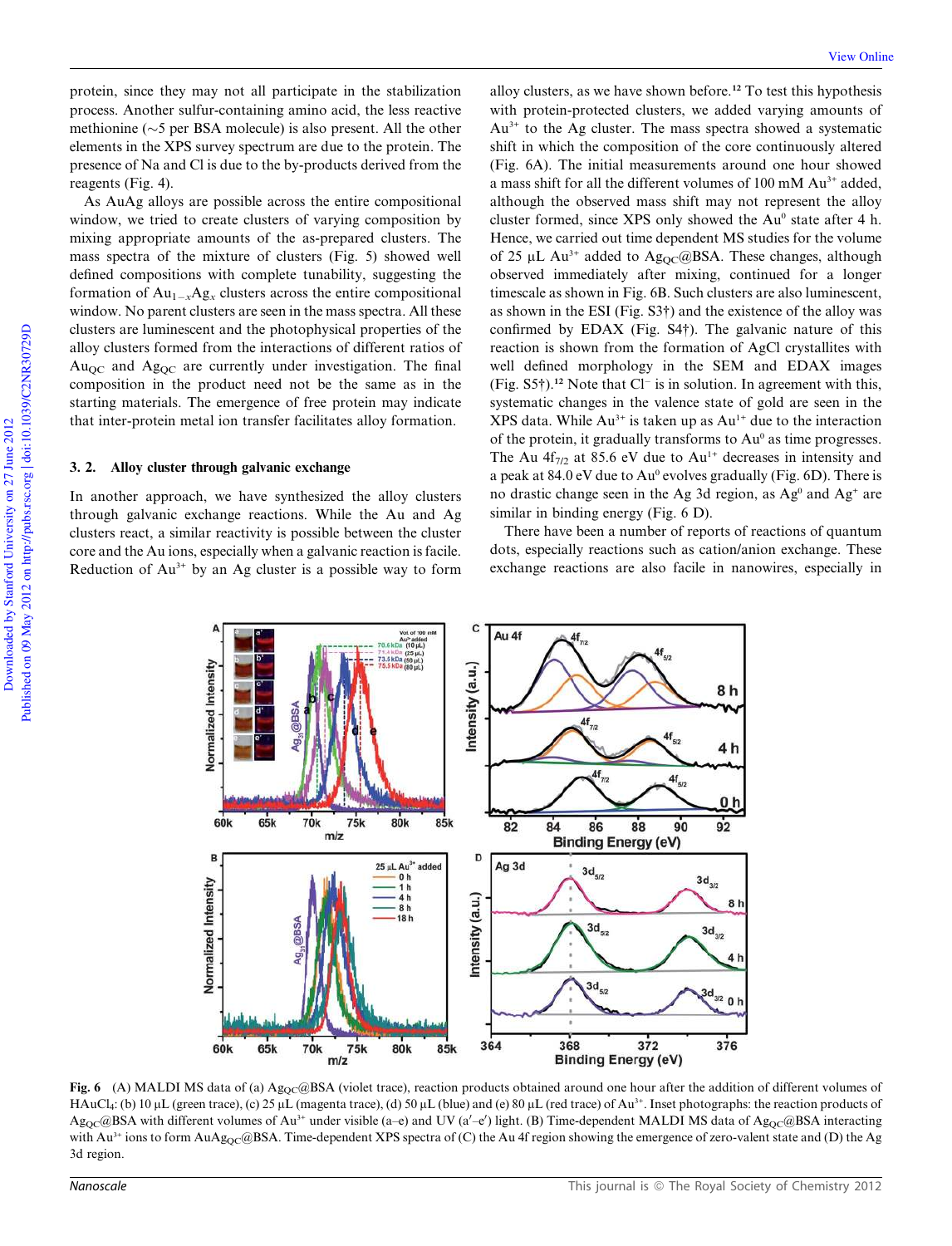

Fig. 7 (A) CD spectra of BSA (red), Ag<sub>QC</sub>@BSA (green), Au<sub>QC</sub>@BSA (blue) and AuAg<sub>QC</sub>@BSA (magenta). (B) Second derivative FTIR spectra of amide I region of BSA (red),  $Au_{\text{OC}}@BSA$  (blue),  $Ag_{\text{OC}}@BSA$  (green) and  $AuAg_{\text{OC}}@BSA$  (magenta).

shape-conserving transformations.<sup>29,30</sup> Compositional changes leading to core/shell systems are also reported in the literature. Thus, the creation of alloy clusters in protein templates is not surprising. However, the nearly identical nuclearity across the entire compositional window is unprecedented. We assume that it is observed due to the intact protein structure with specific locations of the binding residues. Possibly such restrictions preserve a given cluster's nucleus.

#### 3.3. Conformational changes in the protein

Such metal atom substitution reactions may lead to changes in the protein conformation. These are reflected in the CD spectra where the alloy cluster-containing protein solution exhibits intermediate peaks in comparison to the parent clusters. The calculated data showed the alpha helix content to be 64.5%, 13.8%, 16.5% and 20.7% for BSA, Au<sub>QC</sub>@BSA, AuAg<sub>QC</sub>@BSA and  $Ag_{OC}$ @BSA, respectively (Fig. 7A). The formation of the three different clusters showed a significant loss of alpha helix content. While  $Ag_{QC}$  showed minimum and  $Au_{QC}$  showed maximum losses,  $AuAg_{OC}$  showed an intermediate loss. These results are also supported by vibrational spectroscopic studies, especially IR studies. FTIR has been one of the widely used techniques to probe the changes of the protein's secondary structure. The shifting of bands to higher frequency and the broadening of the bands are the features seen in general. The FTIR spectra showed the expected bands for the protein such as amide I, amide II, amide III and amide A, in the 1600–1690, 1480–1575, 1229–1301 and  $\sim$ 3300 cm<sup>-1</sup> regions, respectively15,31,32 (Fig. S6†). The IR second derivative spectra, which are more sensitive to changes, showed that the alpha helix content (indicated by the peak at  $1654 \text{ cm}^{-1}$ ) of the protein decreased to a greater extent in  $Au_{OC}$  (a) BSA and to a lesser extent for  $Ag_{QC}$ @BSA. For AuAg<sub>QC</sub>@BSA, the changes were intermediate between the former two (Fig. 7B). These results were corroborated by the CD data, which also suggests that the changes in the structure of the protein observed in AuAg<sub>OC</sub>@BSA are intermediate to those of Au<sub>OC</sub>@BSA and  $Ag_{OC}$ @BSA. These are related to the intermediate conformational changes occurring in the protein molecules due to the alloy cluster.

# 4. Conclusion

We have demonstrated the synthesis of AuAg alloy quantum clusters with tuneable compositions in a BSA template starting from Au and Ag clusters. MALDI MS suggested the presence of the alloy cluster in BSA. XPS analysis revealed the presence of both Au and Ag in the alloy cluster in the zero-valent state. The rapid interaction between the parent QCs@proteins and the evolution of the compositionally isotropic alloy clusters with a complete absence of the parent clusters is unusual. Interprotein metal ion transfer leading to the formation of the new hybrid cluster and the concomitant emergence of free protein is apparent from this study. While many questions remain unanswered regarding clusters in proteins, the creation of new materials in the macromolecule template is evident. A complete understanding of protein-protected cluster systems would require several additional experiments like high resolution MS of electrophoretically/chromatographically separated entities and in particular, X-ray crystallography of intact QC@proteins. Efforts are being made in this direction. Such alloy systems with their luminescence and tuneable composition would have interesting applications in the field of catalysis, electronics and medicine. The synthesis of other alloy systems following a similar method using various proteins and metals is likely and the topic is being explored currently.

# Acknowledgements

We thank the Department of Science and Technology, Government of India for constantly supporting our research programme on nanomaterials. J.S.M. thanks T. Udayabhaskararao for helpful discussions. N.G. thanks CSIR, India, for a fellowship. Partial equipment support to S.K.P. was provided by the DST (SR/SO/BB-15/2007).

# References

- 1 R. Jin, *Nanoscale*, 2010, 2, 343–362 and the references cited therein.
- 2 M. A. H. Muhammed and T. Pradeep, in *Advanced Fluorescence Reporters in Chemistry and Biology II*, ed. A. P. Demchenko, Springer, Berlin, Heidelberg, 2010, pp. 333–353.
- 3 P. L. Xavier, K. Chaudhari, A. Baksi and T. Pradeep, *Nano Rev.*, 2012, 3, 14767, DOI: 10.3402/nano.v3i0.14767 and the references cited therein.
- 4 L. Shang, S. Dong and G. U. Nienhaus, *Nano Today*, 2011, 6, 401.

Downloaded by Stanford University on 27 June 2012

Downloaded by Stanford University on 27 June 2012

Published on 09 May 2012 on http://pubs.rsc.org | doi:10.1039/C2NR30729D

Published on 09 May 2012 on http://pubs.rsc.org doi:10.1039/C2NR30729D